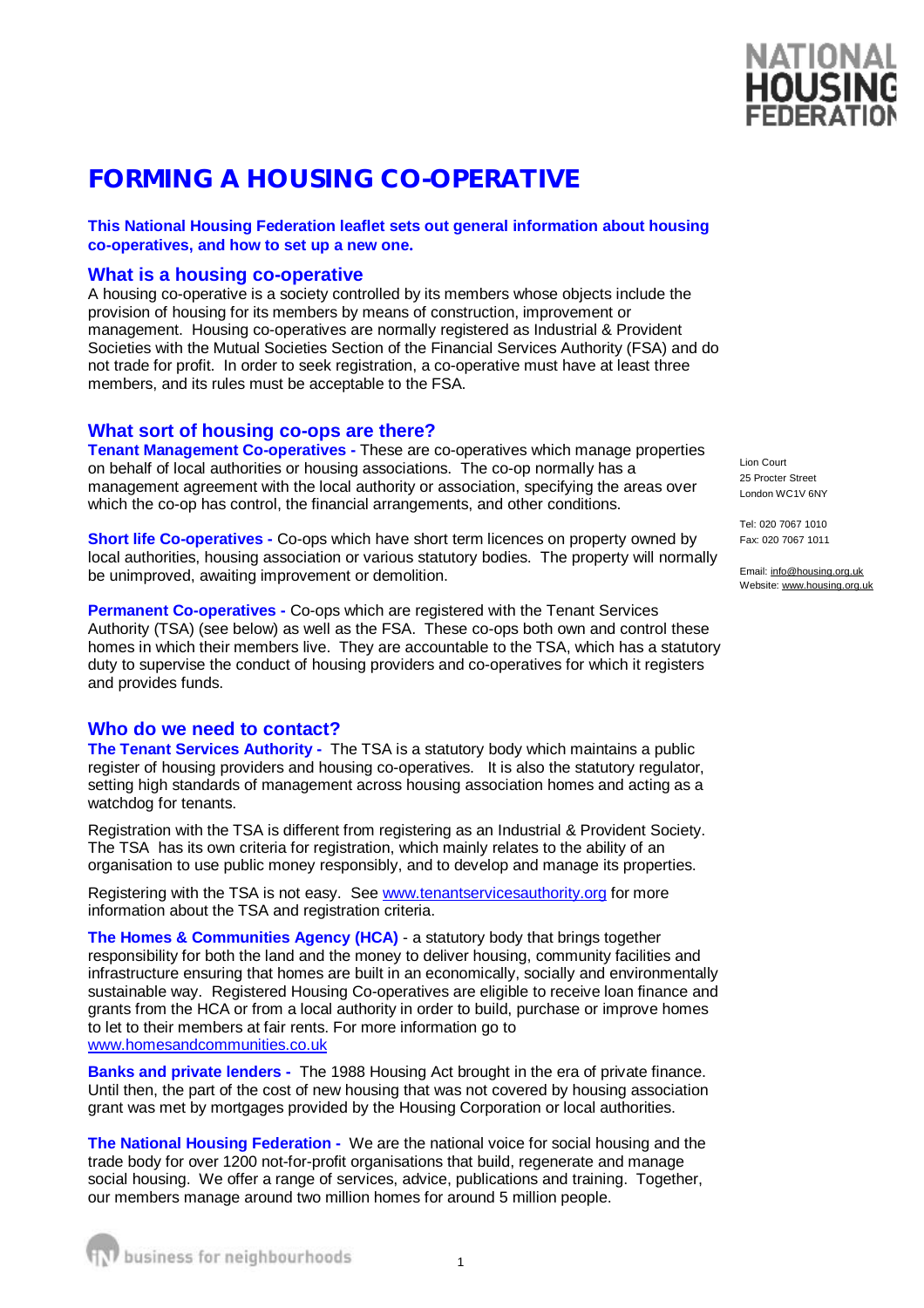

# **What is the legal framework?**

**The Financial Services Authority (FSA) -** The FSA maintains a register of certain nonprofit making organisations, like housing co-ops and many housing associations. The FSA has to make sure that the rules of these organisations satisfy the legal requirements, and that these organisations are running themselves according to their rules. In other words, you can't start a housing co-op without the approval of the FSA and once the co-op is running the FSA will supervise the co-op to the extent of making sure it is keeping to its rules.

**The implications of registration with the FSA -** Once a housing co-op has become registered under the Industrial & Provident Societies Act 1965, it becomes a legal entity; this means it can enter into contracts - like contracts for buying houses - the co-op can sue and be sued, and can hold property in its own name. When the co-op is registered it is entitled to put 'limited' after its own name, and all members will have limited liability; this means that coop members' liability for any debts of the co-op will normally be limited to the amount of their membership share (normally £1).

Registration with the FSA does give some reassurance to various agencies - the local council for example - that the co-op is properly constituted, is properly functioning according to its laid down rules, and the co-op is keeping proper accounts.

Getting registered with the FSA does **not** entitle a housing co-op to anything at all. It is also expensive. So don't rush into registration. Before you register, you should be working with a development agent - a secondary co-op for example - and have a good indication from the Housing Corporation that your proposals are likely to be accepted.

**Is registration guaranteed? -** The simple answer is no. The FSA does not have to accept every housing co-op, although most are registered. The FSA will want to know that the proposed housing co-op is running on co-operative principles. For example, that the co-op is being conducted for the mutual benefit of its members, and that there is proper democratic control i.e. one person, one vote. Most housing co-ops should be able to prove that they are properly following co-operative principles. The FSA will also want to make sure that the coop's rules are acceptable, and meet the requirements for running a housing co-operative.

**The Housing Association Ombudsman -** The Ombudsman is concerned with maladministration by TSA registered organisations in their duties as landlords and providers of services. It has the power to consider complaints from tenants and other service users if it is considered that the complaint has not been properly addressed by the Co-operative.

The Ombudsman can only deal with cases that have first been through an organisation's internal complaints procedure.

#### **What are the rules for?**

The rules of a housing co-op perform three different tasks:

- The rules determine how the internal affairs of the co-op should be run the rules are the co-op's constitution. For example, the rules will state how elections to the committee are carried out.
- The rules determine the relationship between the co-op and the outside world. For example, the rules will lay down an annual return giving details of the co-op.
- The rules are effectively a contract by the co-op with each and every member. The Coop must follow its own rules so it is important that co-op members understand the rules.

### **Model rules?**

A co-op seeking registration can, if it wishes, draw up its own set of rules. But this can be a time consuming and expensive process, so it will most likely be cheaper and easier to use one of the sets of 'model' rules. These model rules are acceptable to the FSA without amendment - although a co-op can make its own amendments if it wishes to do so.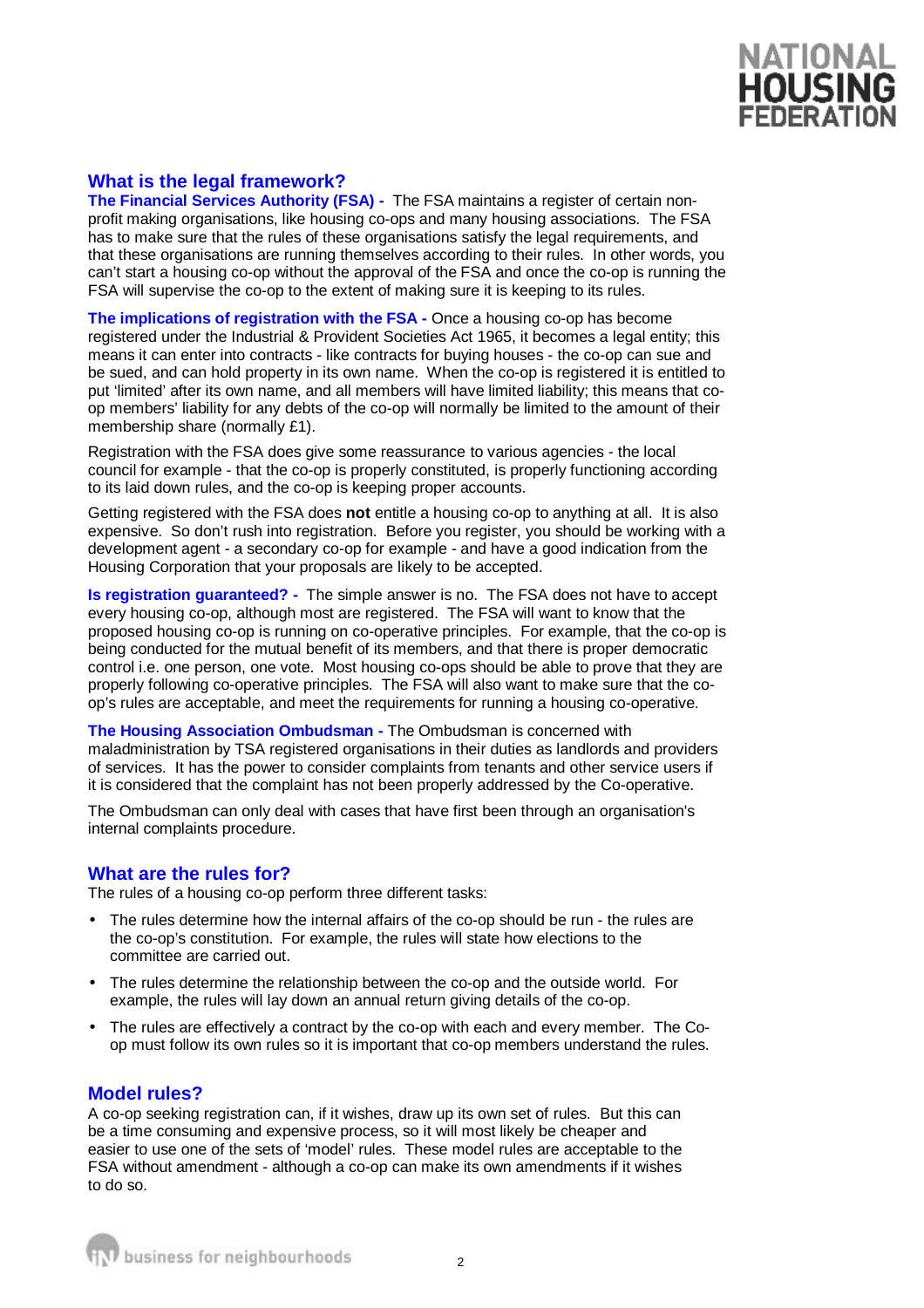

# **Registration through the National Housing Federation**

The Federation has two sets of model rules which are suitable for housing co-ops: the model Co-op FM2001 and the model Co-op NM94 rules.

The FM rules are fully mutual; the NM rules are not fully mutual. Full mutuality means that all tenants must be members and all members must be tenants or prospective tenants. The non mutual rules state that tenancies can only be granted to members, but membership is open to anyone acceptable by the co-op whether they are prospective tenants or not. Generally speaking, co-ops which are intending to seek registration with the TSA and intend to use long life property, will find fully mutual rules the most suitable ones to use.

If you use the Federation's model rules, your co-op is expected to join the Federation at the same time. The Federation has the copyright to its model rules and it likes to be sure that co-ops registering and using model rules have a fair chance of success. Coops joining the Federation also have access to a range of benefits and services.

Joining the Federation is a straightforward procedure, and includes agreeing to abide by a Code of Governance. The Code seeks to encourage the highest standards in the housing movement.

### **How much does it cost?**

Registering a co-op with the FSA can be expensive. Do not proceed with the registration unless there is a good chance of securing finance from the TSA, or the local authority, to carry out the schemes you propose.

Please contact the Registrations Officer at the National Housing Federation for up to date information about fees payable.

#### **Further contacts:**

Fola Ogunjobi, Policy Officer tel: 020 7067 1087 [folao@housing.org.uk](mailto:folao@housing.org.uk) Registration Officer tel: 020 7067 1037 [miriaml@housing.org.uk](mailto:miriaml@housing.org.uk)

**Head Office** Lion Court, 25 Procter Street, London WC1V 6NY

**July 2009**